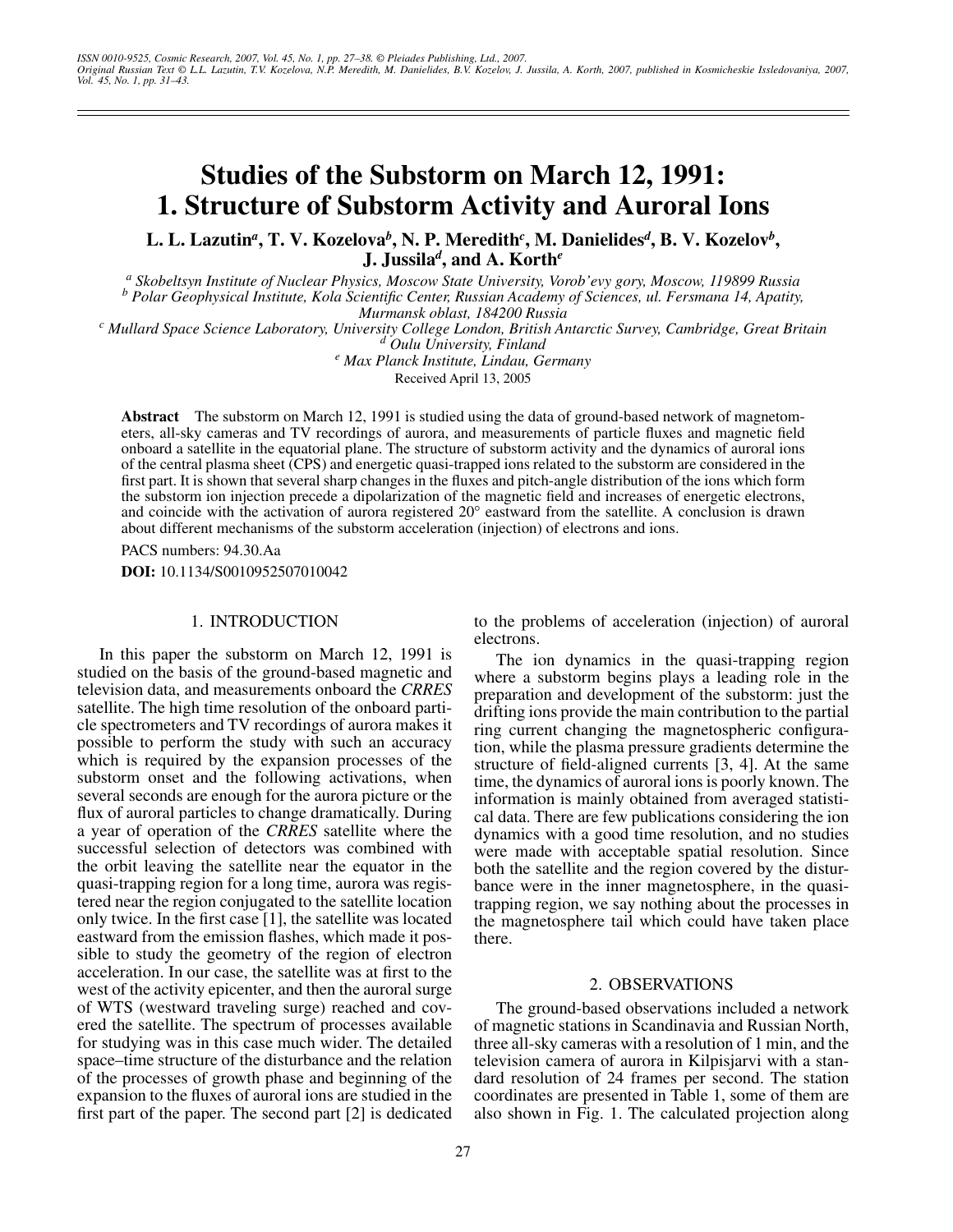| Abbreviation | <b>Station</b> | Geographic latitude | Geographic longitude | CGM latitude | CGM longitude |
|--------------|----------------|---------------------|----------------------|--------------|---------------|
| <b>APA</b>   | Apatity        | 67.58 N             | 33.31 E              | 63.86 N      | 112.9 E       |
| <b>BJN</b>   | Dear Island    | 74.50               | 19.20                | 71.45        | 108.07        |
| <b>BOR</b>   | Borok, CIS     | 58.03               | 38.33                | 54.06        | 113.41        |
| DIK.         | Dixon          | 73.5                | 80.6                 | 68.3         | 155.9         |
| <b>FAR</b>   | Earoes         | 62.05               | 7.02 W               | 60.72        | 77.44         |
| <b>KEV</b>   | Kevo           | 69.76               | 27.01                | 66.32        | 109.24        |
| <b>KIL</b>   | Kiplisjarvi    | 69.02               | 20.79                | 65.88        | 103.79        |
| LOZ.         | Lovozero       | 67.97               | 35.08                | 64.23        | 114.49        |
| <b>MUO</b>   | Muonio         | 68.02               | 23.53                | 64.72        | 105.22        |
| <b>NOR</b>   | Nordli, Norway | 64.37               | 13.36 E              | 61.50        | 94.92         |
| <b>NUR</b>   | Nurmij rvi     | 60.50               | 24.65                | 56.89        | 102.18        |
| <b>OUJ</b>   | Ouluj rvi      | 64.52               | 27.23                | 60.99        | 106.14        |
| PEL          | Pello          | 66.90               | 24.08                | 63.55        | 104.92        |
| <b>SOD</b>   | Sodankyl       | 67.37               | 26.63                | 63.92        | 107.26        |
| <b>TRO</b>   | Tromso         | 69.66               | 18.94                | 66.64        | 102.90        |
| <b>YMN</b>   | YanMayen       | 70.90               | 8.70 W               | 70.29        | 82.93         |

**Table 1.** Coordinates of the ground-based observatories, deg

the field lines of the *CRRES* satellite location (dashed curve) is also shown there. The *CRRES* satellite was launched on July 25, 1990 to a transition geosynchronous orbit with a period of 14 h, perigee of 305 km, apogee of 35768 km, and inclination of 18°. Several detectors of particles operated onboard the satellite, out of them we use the LEPA (low energy plasma analyzer) block which measured electrons and ions in 20 differential energy channels within the range  $100 \text{ eV} < E <$ 30 keV and the pitch-angle distribution with a resolution of  $5.625^{\circ} \times 8^{\circ}$  from 0° to 180° every 30 s of the satellite rotation around its axis [5].

The detector of energetic particles EPAS (electron– proton angular spectrometer) measured electrons in 14 channels within the range 21–285 keV and ions with energies of 37 keV–3.2 MeV in 12 channels [6]. The energy thresholds of the channels are presented in



**Fig. 1.**

Table 2. The data of the fluxgate magnetometer [7] were available with averaging over 2 s. The measurements of the electric field were also available but were not suitable for a detailed analysis, since the time resolution was determined by the slow rotation of the satellite and was equal to 30 s.

## *2.1. Analysis of Substorm Activity*

One can see in the graphs of the  $A_e$  index presented in Fig. 2 that the day of March 12, 1991 was moderately disturbed with a few substorms of increasing intensity. The times of the commencement of the substorm we are interested in at 20:26 UT and of the expansion at 20:30 UT are shown with the double dashed line (universal time is used here and in what follows).



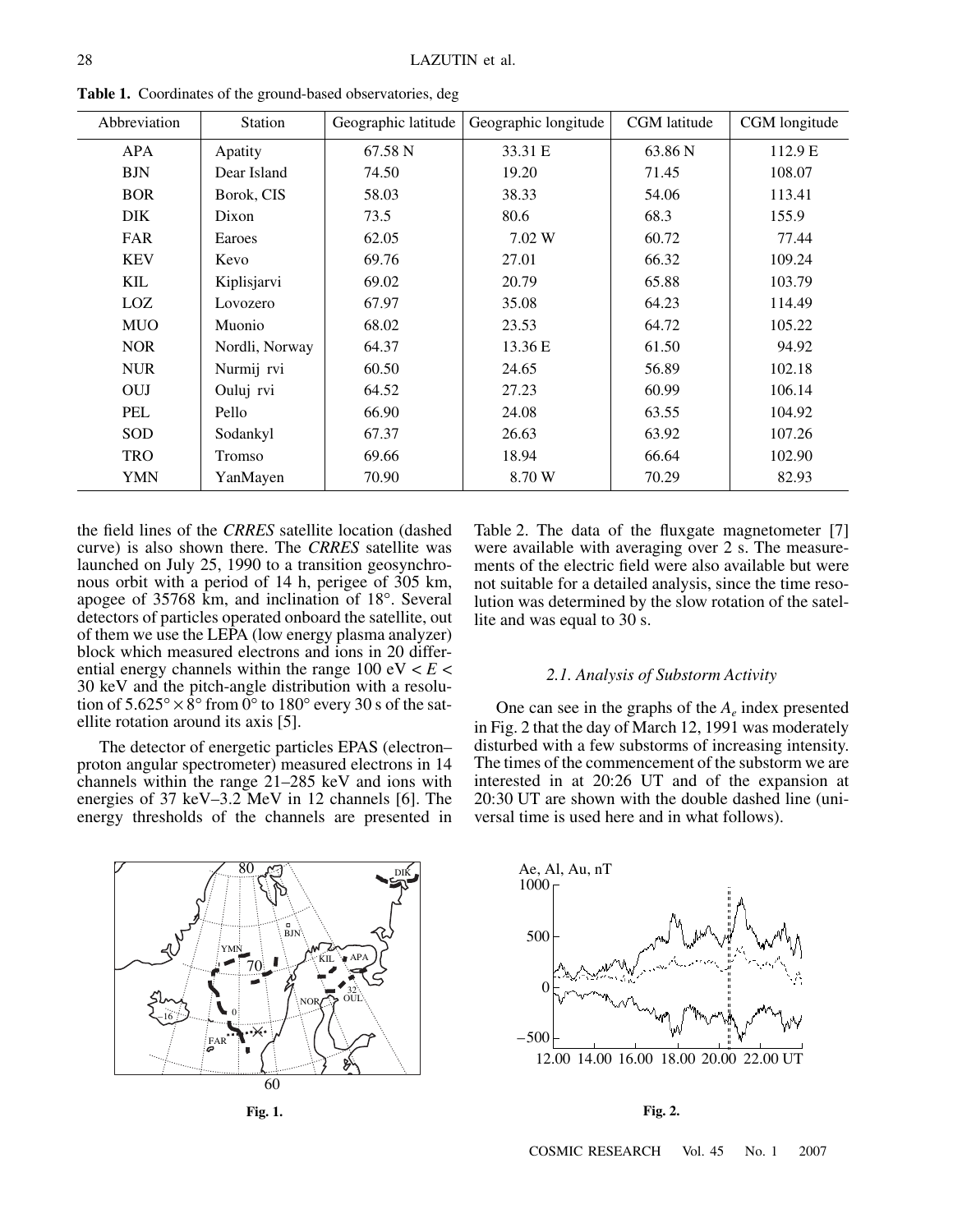The substorm developed on a disturbed background and was rather strong but with a gradual development: the  $A_e$  index increased during half an hour up to 21:00 UT and reached a value of 500 nT. One can see in Fig. 3 where the *H* components of several magnetometers are presented that this gradual development includes a series of activations scattered over the Scandinavian midnight sector.

The present-day substorm theory considers as important the  $T_0$  moment of the expansion phase onset. For identification of  $T_0$  we could use all basic methods: using the beginning of the train of Pi2 pulsations, the breakup of the aurora equatorial arc, the sharp beginning of the negative magnetic bay, and the beginning of dipolarization of the magnetic field and injection of energetic electrons into the geostationary region. We have to confess that we obtained no unambiguous result.

The train of Pi2 pulsations detected at the Borok observatory and presented in Fig. 4 begins at 20:22 UT with an increase in the amplitude until 20:30 UT, which confirms a gradual and multi-step character of the substorm development. The analysis of magnetograms and aurora recordings shows, however, that at 20:22 UT (moment *A*) only the activation of the auroral arc was observed, and due to this feature it can be referred to as a disturbance of the pseudo-breakup type.

The detailed analysis of the TV recording which, unfortunately, can not be reproduced here shows that

200  $19:00$  20:00 21:00 22:00 **UT** 400 600 800 200 600 1000 1400 1200 80 120 800 *Bz*, nT  $T<sub>0</sub>$ **RIN** JAN MAYEN KIL PEL NOR FAR KIL PEL NOR FAR , нТ  $X$ ,  $H$ T  $X$ , нТ  $23<sup>y</sup>$ 

**Fig. 3.**

COSMIC RESEARCH Vol. 45 No. 1 2007

**Table 2.** Energy channels of the EPAS electron (E) and ion (P) detectors, keV

| E1              | $21.5 - 31.5$ | P <sub>1</sub>  | $37 - 54$   |
|-----------------|---------------|-----------------|-------------|
| E2              | $31.5 - 40$   | P <sub>2</sub>  | 54–69       |
| E3              | $40 - 49.5$   | P <sub>3</sub>  | $69 - 85$   |
| F4              | $49.5 - 59$   | P4              | $85 - 113$  |
| E5              | 59-69         | <b>P5</b>       | 113–147     |
| E6              | 69-81         | <b>P6</b>       | 147–193     |
| E7              | $91 - 94.5$   | P7              | 193-254     |
| E8              | $94.5 - 112$  | P8              | 254-335     |
| E9              | 112–129.5     | P <sub>9</sub>  | 335–447     |
| E <sub>10</sub> | 129.5–151     | <b>P10</b>      | 447-602     |
| E11             | $151 - 177.5$ | <b>P11</b>      | $602 - 805$ |
| E <sub>12</sub> | 177.5–208     | P <sub>12</sub> | 805-3200    |
| E <sub>13</sub> | 208-242.5     |                 |             |
| E <sub>14</sub> | 242.5–285     |                 |             |

the activation was of the rotational type: an eddy increase in brightness manifesting generation of a jet of the field-aligned current flowing out from the ionosphere is formed on the arc. The earlier increases in the arc brightness (seen in the keogram in Fig. 5) had similar features.

At the same time, at 20:22–20:24 UT a small decrease in the *X* component is detected by the PEL, KIL, and APA magnetometers manifesting an increase in the westward electrojet that remained small till the sharp increase at the active phase commencement.

Some increase in the luminosity background in the region of the southern arc is observed at 20:24 UT, while according to the measurements at three Finnish all-sky camera, the breakup of the equatorial arc began at 20:26 UT. At the same moment the magnetogram at the Apatity station detects a sharp beginning of the negative bay, so there are all grounds to believe that the substorm begins at  $T_0 = 20:26$  UT.



**Fig. 4.** (*A*) is the pseudo-breakup; (*B*) is  $T_0$ , (*C*) is  $T_1$ , (*D*) is the breakup at Dikson, and (*E*) is the local activation at the *CRRES* meridian.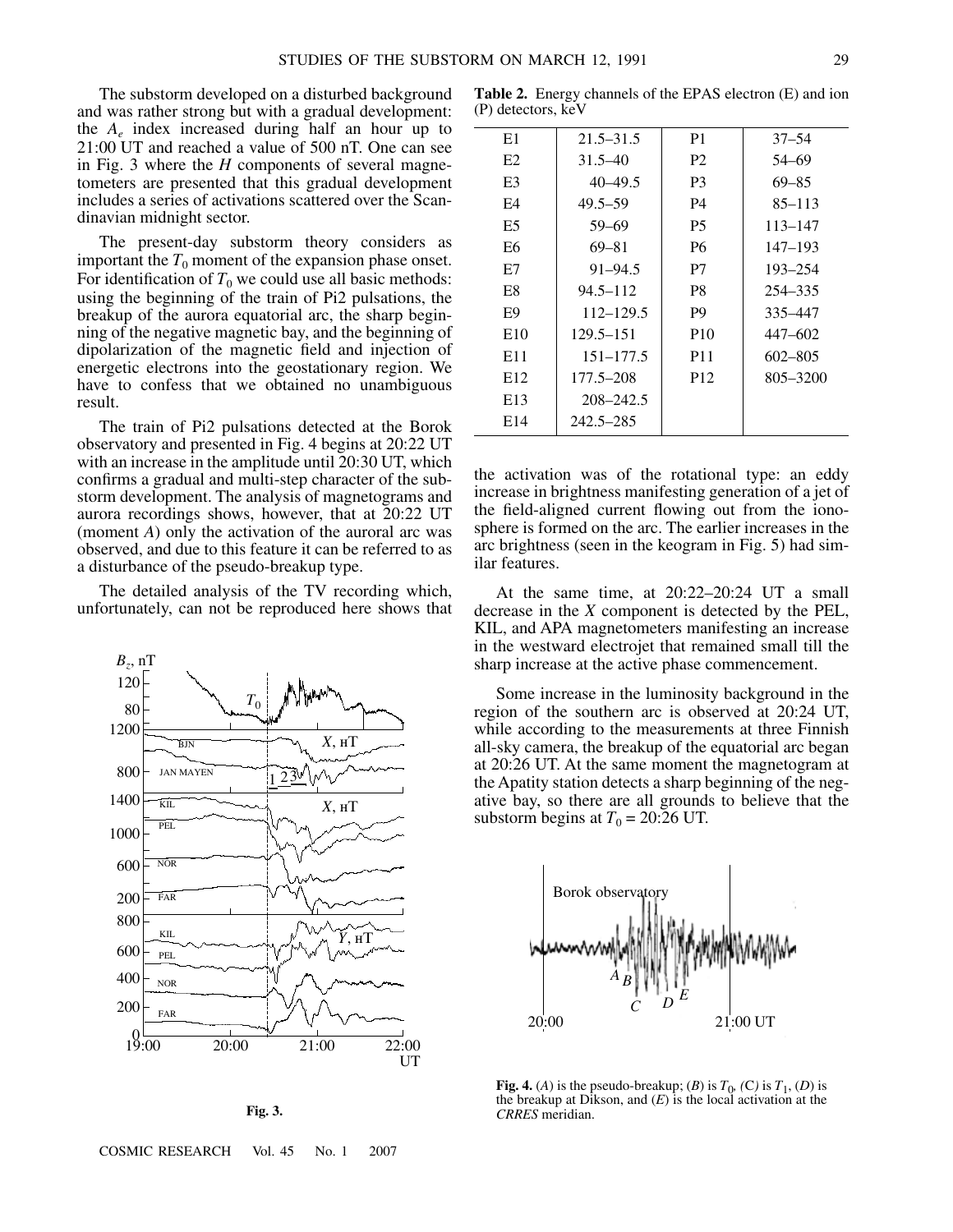

The TV camera at Kilpisjarvi detects the luminosity at about 15 $\degree$  over the horizon, so the breakup at the  $T_0$ moment is not seen in the keogram. The keogram based on these data is presented in Fig. 5.

A breakup in the aurora is seen at  $T_1 = 20:28$  UT in the keogram, and it is even better seen in the TV record. The aurora bursts appearing in the arcs moving equatorward before this second breakup can be reasonably ascribed to the growth phase of the substorm. And, finally, the third significant time mark  $T<sub>D</sub> = 20:30 \text{ UT}$  is associated with the commencement of the quick poleward activity expansion and beginning of the largescale dipolarization of the magnetic field, these events also being often related to  $T_0$  (see the increase in *CRRES*  $B_z$  in Fig. 3).

Several images of the aurora corresponding to three moments  $T_0$ ,  $T_1$ , and  $T_D$  are presented in Fig. 6. Not going into a detailed description of the activity development, one can say that it developed exponentially: at first small activation at the end of the growth phase and the breakup  $T_0$  in the southern arc with a limited expansion, and then with accelerated large-scale expansion after the second activation. Such a division of the substorm commencement into slow and quick phases is not new and was described in [8–10]. It was assumed that the slow phase is caused by a balloon instability, while the rapid phase is determined by a series of current discontinuities and local current reconnections onto the ionosphere [11].

A westward motion of the activity is observed after 20:34 UT and, though the aurora was not already observed there, no differences from typical schemes are seen in the magnetic data: the western edge of the surge formed a N–S front of the WTS which in two jumps moved westward in the 20:41–20:47 UT interval. The second such jump coincided with the local activation detected onboard the *CRRES* satellite. The analysis of the current system structure (not presented here for the



**Fig. 6.** Photos of the aurora: at Muonio station at the moment  $T_0$  (the left-hand side) and at Oulu station at the moment  $T_1$  (the right-hand side). The development of the breakup  $T_1$  and  $T_D$  according to the photos at Kilpisjarvi is shown at the bottom.

sake of brevity) shows that the WTS front at this time coincided with the magnetic meridian of the satellite.

The eastward development of the activity is different from the westward one, and in our case no consequent expansion eastward is seen at all. A sharp beginning of a negative *H* bay is detected by the Dixon station at 20:40 UT (Fig. 3), while at the meridians of Apatity and Sodankyla, the poleward expansion almost ended already, but the westward motion continued.

The *LANL-095* geosynchroneous satellite located at the meridian of Dixon at 20:10 UT detects the beginning of the decrease in energetic particles (electrons and ions) and then from 20:16 to 20:40 UT a strong decline (dropout) showing that the magnetic field lines are stretched there into the tail and the quasi-trapping boundary has been displaced to the Earth. All this is a typical feature of the growth phase (Fig. 7). The vertical dashed lines in Fig. 7 show the moments of the substorm commencements and local activation in the Scandinavian sector. One can see that there is no reaction in the *LANL* particle fluxes. Thus, during the development of the main western substorm, the growth phase continues in the early dawn sector leading to a commencement of a new independent substorm. As a result, for some time we observe simultaneously the active phase of two substorms in different longitudinal sectors.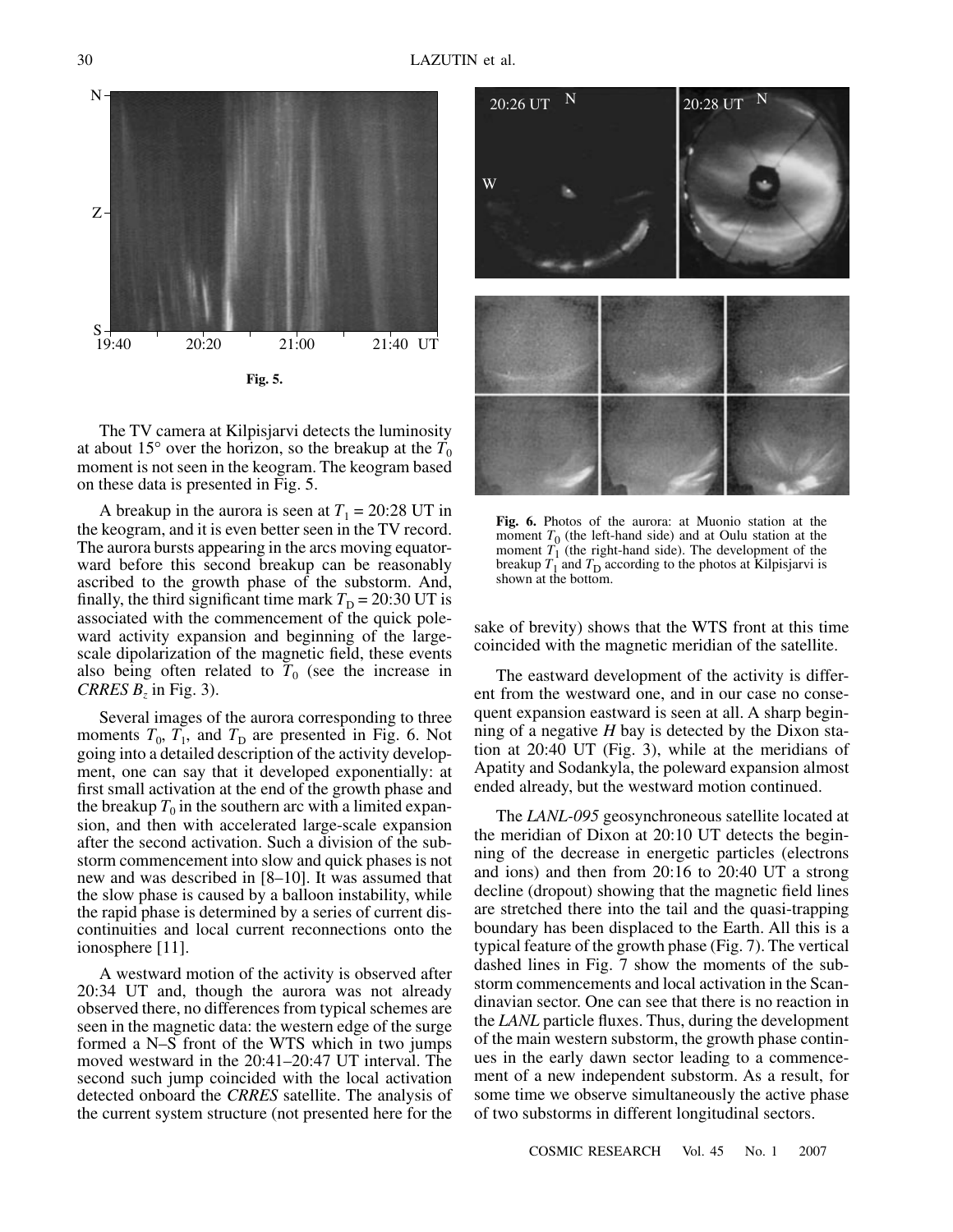

**Fig. 7.**

#### *2.2. The CRRES Satellite, Auroral Ions*

Within the interval 20:00–21:00 UT on March 12, 1991, *CRRES* was located in the vicinity of the equatorial plane at  $6.0-6.6$   $R_E$  with the calculated projection of the magnetic field line located between Scandinavia and Great Britain (Fig. 1). The satellite moved from the Earth and reached the inner boundary of the plasma sheet at about 19:45 UT. There, in the central plasma sheet in the region of quasi-trapping, the main events considered in this paper occurred.

The summary graphs of the measurements of the magnetic field and energetic particles onboard the satellite are presented in Fig. 8. Two arrows at the lefthand side show the moments  $T_0$  and  $T_1$ . We remind that at the breakup moment the satellite was located 20° to the west from the point of the substorm commencement. It would be, certainly, more interesting if this distance was absent. However, one should not dramatize the situation. An instant response to the breakup beginning in the form of a disturbance in the *H* component of the magnetic filed is seen at many stations including the stations located near the satellite meridian. In the magnetogram of the satellite, we also see two bursts of the magnetic field at about  $T_0$  and  $T_1$ . One can also see in the photo of the aurora that the arc is activated in a wide belt of longitudes. Therefore, a joint analysis of the substorm activity and particle dynamics onboard *CRRES* makes sense, especially for the ions drifting westward.

When the activity in the form of WTS covers the satellite meridian (the third arrow in the graph), an analysis of the fine structure of the dynamics of auroral electrons presented in the second panel of this figure becomes possible.



Figure 8 demonstrates a typical pattern of the dynamics of energetic particles for the satellite in the region of the substorm activation in the quasi-trapping region. A decrease in the intensity is observed in all energy channels till 20:20 UT. It is caused by the satellite motion to the boundary of the outer radiation belt and by simultaneous variation in the magnetic field configuration due to the extension of the field lines into the tail at the growth phase of the substorm. The considerable increase in the electron flux that began at the moment of dipolarization  $T_D$  is a well-known typical pattern of the substorm injection. Considerable difference in the time of injection of ions and electrons is not a new effect [12–14], however, poorly known. The ion flux begin increasing (dashed line) before the substorm commencement at  $T_0$  and reaches a maximum before the dipolarization beginning. We consider this effect in more detail below.

*Fine structure of the ion injection.* Figure 9 presents the time behavior of the ion fluxes in a few energy channels from 20:20 to 20:34 UT (at the last minutes of the growth phase and the first minutes of the active phase of the substorm). The detectors scan in sequence the particle fluxes with various pitch-angles, and the sinusoid seen in some parts manifests the pitch-angle anisotropy of the particle flux. First of all, a considerable discrepancy in the variations of the particle fluxes in different (often adjacent) energy channels is seen, the variations occurring sharply, in jumps. The moments of such variations are marked with vertical dashed lines. At 20:22 UT the pitch-angle distribution (PAD) in channels P5–P6 changes, while an increase in the fluxes at all pitch-angles is seen in P2 channel. An increase in the intensity in P3–P5 channels begins at 20:24 UT, at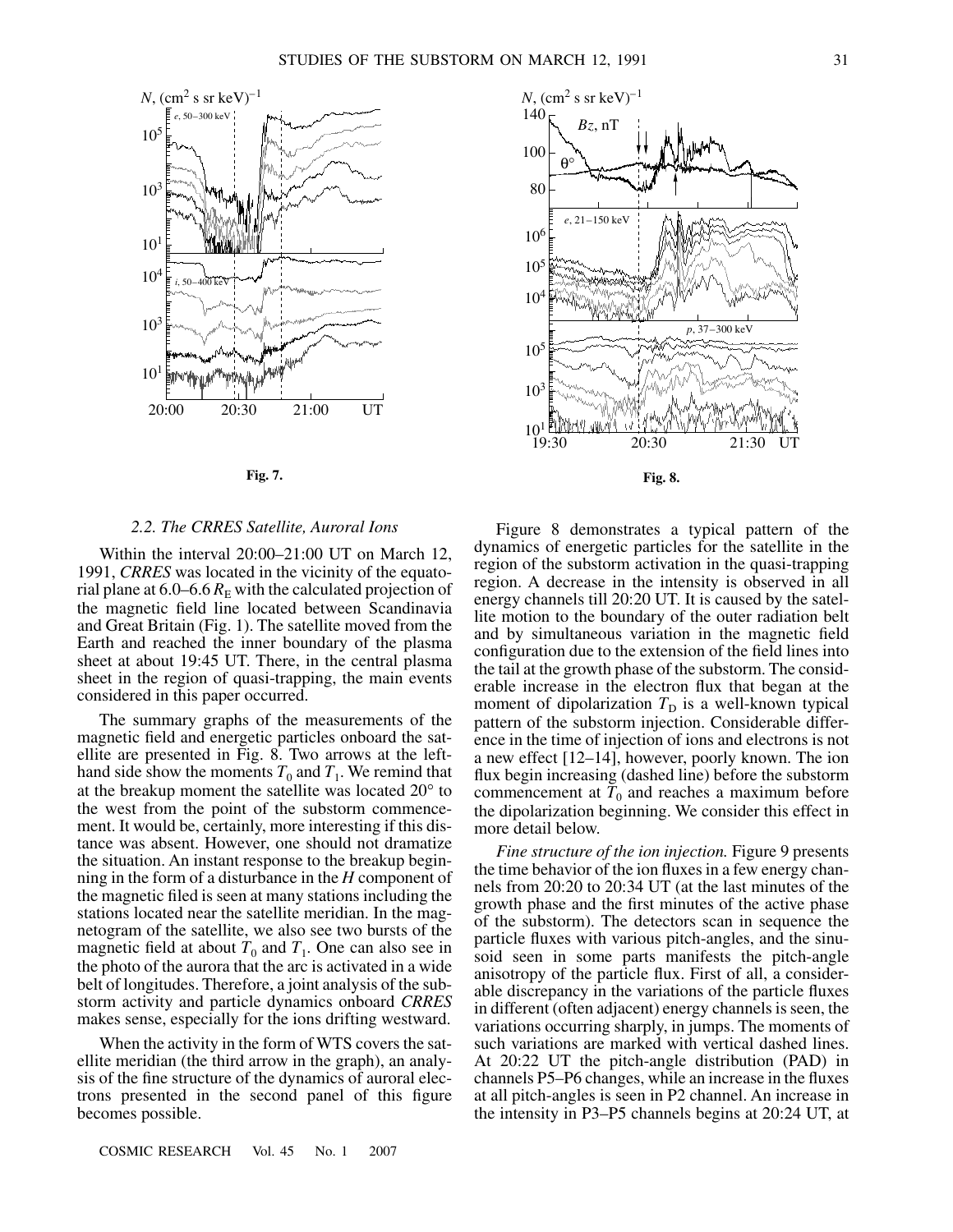

20:26 UT PAD changes in channel P4 and the intensity in channels P6–P7 increases, and, finally, at 20:28 UT a new increase in the intensity is observed in higher channels P6–P11. It is worth noting that all the times indicated have been already mentioned earlier when (analyzing the substorm development in the aurora and magnetic field) we noted the intervals of activations and also the moments of active phase beginning  $T_0$  and  $T_1$ . There is no clear certainty in these coincidences, both the forms of aurora activation and variations in the particle distribution function are numerous, nevertheless, it is the only feature allowing one to search for causes of variation in the ion fluxes.

*PAD of energetic ions.* Figure 10 illustrates the transformation of the pitch-angle distribution of ions. Each distribution is a result of averaging over 20–30 s beginning from the time moment indicated in Fig. 10. In the first section, we have seen that only low-energy ions have a trapped distribution before 20:23 UT, while the butterfly-type distribution with a dip in the vicinity of 90° is observed in higher channels. This picture is typical for trapped protons at the periphery of the trapping region, the extension of the field lines into the tail at the growth phase intensifies such a structure of PAD.

Then the dip at 90° is filled in less than a minute and the majority of the channels show a pancake distribution. It is worth noting that *CRRES* detects no variations in the magnetic filed in this interval, so there is no simple answer to the question on the source of such variation or acceleration mechanism. The pancake distribution is conserved till  $T_0$ . The degree of the anisotropy decreases, and in  $1-2$  min after  $T_0$  almost isotropic distribution is recorded.

*Energy spectrum of ions.* The spectrum of energetic ions (90° and 145°) for three time intervals is shown in Fig. 11. A depression in the captured particles flux is observed till 20:20 UT due to the specific butterfly-type distribution over pitch-angles discussed above. After the acceleration between 20:23:45 and 20:25:00 UT, the fluxes of trapped ions in P3 and P4 channels have increased by a factor of 10, and the spectra of ions with pitch-angles of 90° and 145° become similar. The third interval is related to 20:28 UT when the monotony of the spectrum was distorted by the increase in ions with an energy of 100–300 keV, both trapped and field-aligned. Joint spectral curves in the energy interval 0.1−500 keV according to the data of two detectors of the satellite are presented in Fig. 12. Only the data on trapped particles were taken, since for low-energy ions  $( $30 \text{ keV}$ )$  the flux of field-aligned particles is considerably lower during the entire period of substorm activity.

The spectrum has a wide maximum or inflection point in the region of 15–50 keV, and the ion flux does not vary strongly in this region. In the region of low energies, the variability is high. Further consideration of the ion dynamics will be made upon passing from particle fluxes to energy density or pressure.



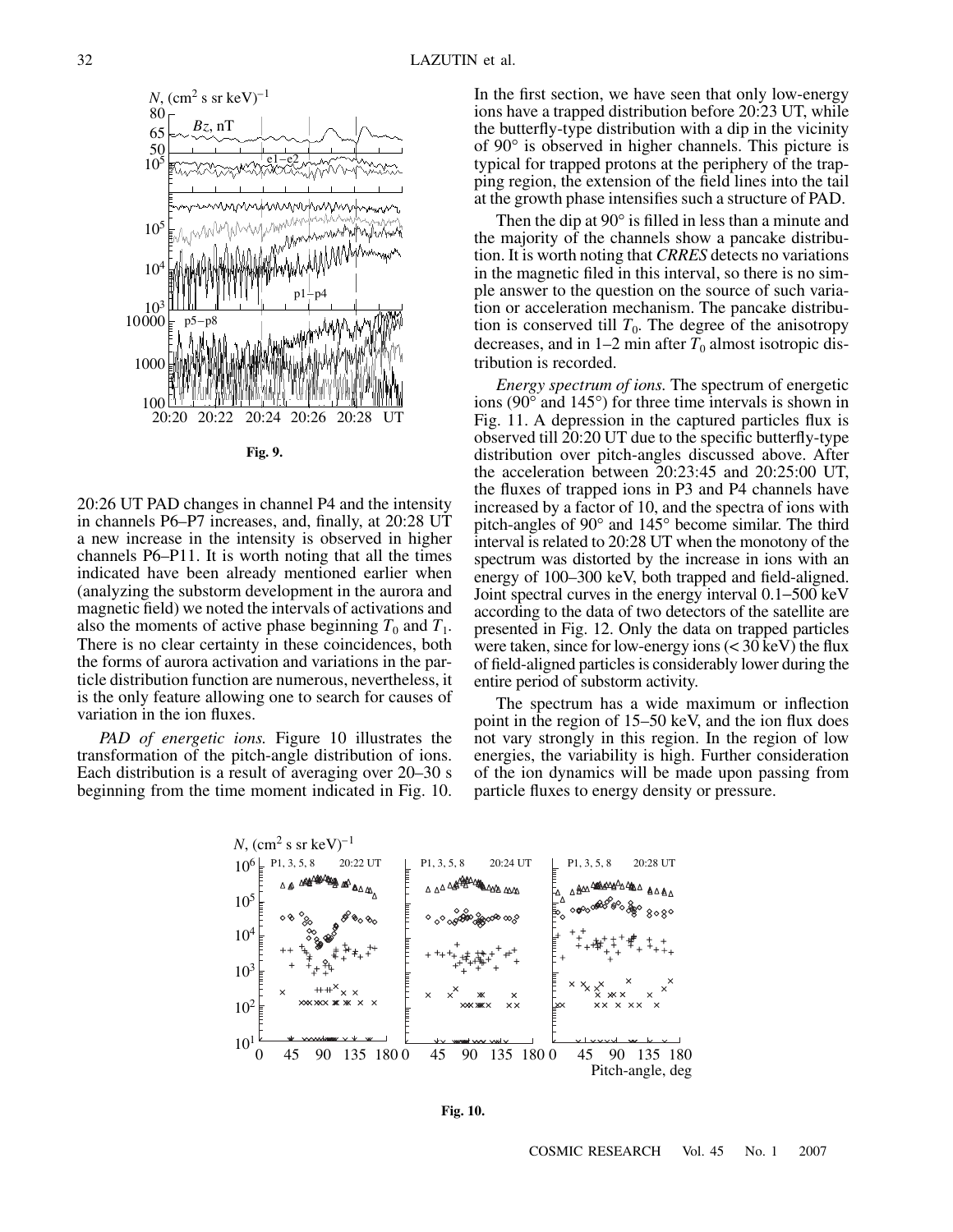

*Plasma pressure and the magnetic field.* The main parameter determining the structure and dynamics of a plasma configuration is the plasma parameter  $β =$  $2\mu_0 p/B^2$ , where p, B, and  $\mu_0$  are the plasma pressure, magnetic field strength, and permeability of the vacuum, respectively.

We have calculated the total plasma pressure in the range 0.1–600 keV and the partial pressure for particular parts of the energy spectrum of ions. The comparison of the plasma pressure to the density of the magnetic field energy is presented in the upper panel of Fig. 13. The lower panel of Fig. 13 shows the behavior of the partial pressure of ions with energies of 0.1–15 keV, 37–54 keV, and 70–600 keV. It is worth noting that the

absolute values can be inaccurate, because we neglected the contribution of electron fluxes and fieldaligned ions to the pressure and did not take into account the diamagnetic effect.

Till 19:45 UT the plasma pressure is lower than the magnetic field pressure and is determined mainly by trapped energetic ions. After that the satellite enters the plasma sheet heated by the previous activity, and the plasma pressure begins to grow due to particles with the energy lower than 30 keV and becomes higher than the magnetic pressure. At the growth phase, the plasma parameter has a value of 2–3 even without taking into



**Fig. 12.**



**Fig. 13.**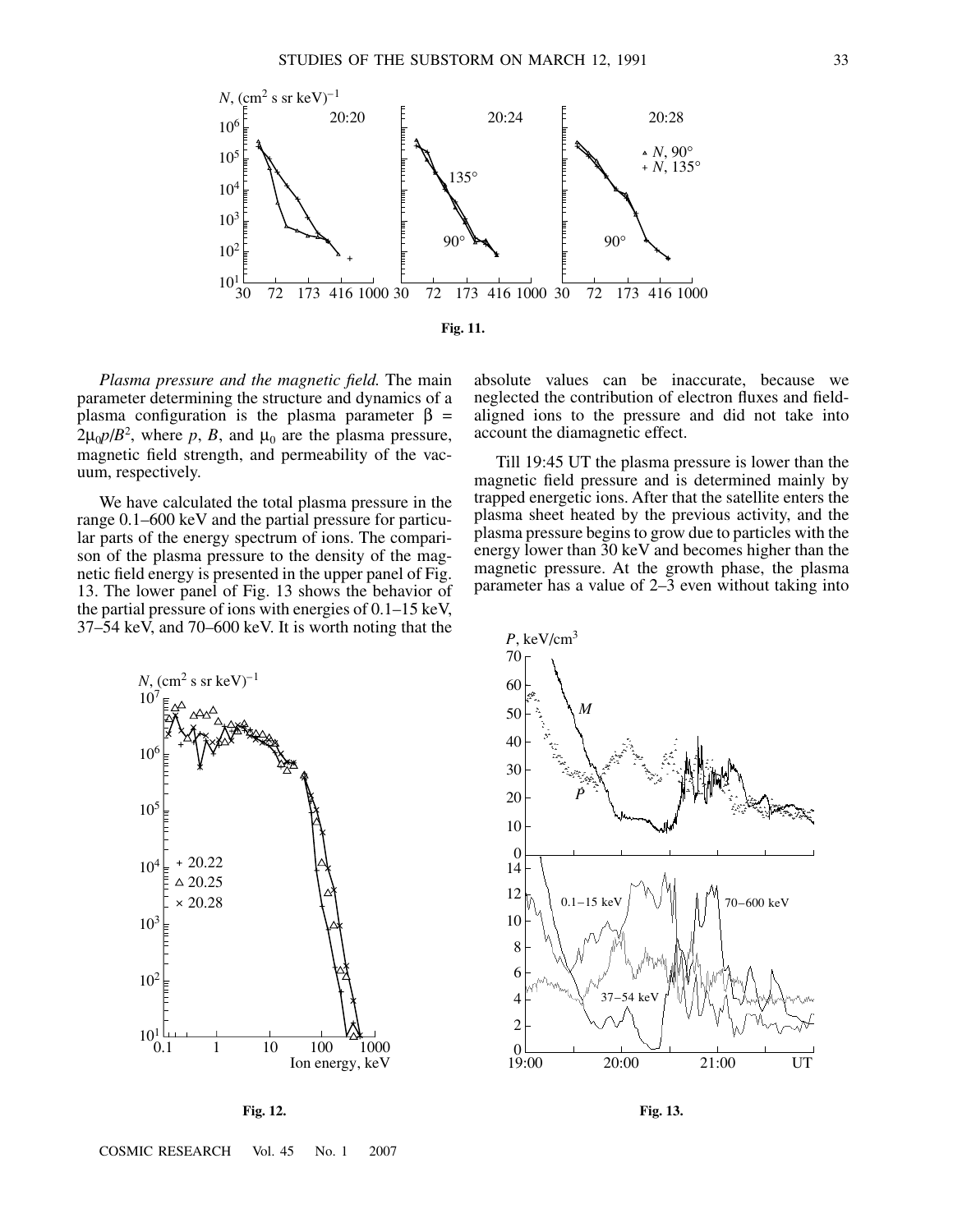

**Fig. 14.**

account the contribution of field-aligned particles. The maximal value  $\beta = 4$  is observed before the beginning of the large-scale dipolarization. Then the ratio of pressures decreases and undergoes deep variations to both sides from the  $\beta = 1$  value.

Let us consider these variations using Fig. 14 where the same graphs of the pressure are shown in the scale extended in time. The dashed curves corresponding to the moments  $T_0$  and  $T_D$  and to the local activation at the satellite meridian at 20:47 UT coincide with the maximal values of the plasma pressure. Thus, the activation consists of two parts: at first the pressure growth (the ion flux growth) and then its sharp decrease at the moment of the beginning of the magnetic field dipolarization. Such a structure is seen around  $T_0$  and  $T_1$ , in the activations at the moment of the expansion beginning  $T<sub>D</sub>$ , and especially clearly it is seen at 20:47 UT, when *CRRES* is located near the activation center. The shortperiod pressure increase with a maximum at 20:34 UT coincided with no ground-based manifestation of the substorm mentioned earlier. However, turning to the TV records of the aurora we made sure that there also the aurora became brighter.

Now we come to the bottom parts of Figs. 13 and 14 and consider the relative contribution of the CPS plasma ( $E < 15$  keV) and energetic ions ( $E > 70$  keV). One can see that the total contribution of the energetic ions to plasma pressure decreases till 20:24 UT, that is, till the beginning of the pre-breakup activations discussed above, and then increases during the entire duration of the active phase. On the contrary, the contribution of CPS plasma decreases considerably with the beginning of the active phase. At the same time, the above-noted pressure increases prior to the activations and the following decrease are caused by both lowenergy and high-energy components of the ion population. We note also that ions of moderate energies conserve approximately constant intensity level, and their variations occur in anti-phase with the variation of energetic particles.

### 3. DISCUSSION OF RESULTS

### *3.1. Substorm*

The commonly used model of a substorm consists of several successive elements: the magnetosphere accumulates energy changing its configuration (the growth phase), an explosive beginning of the expansion or active phase is observed at the moment  $T_0$ , and then the magnetosphere returns to its previous state (the recovery phase). In spite of the fact that this scheme was repeatedly criticized, corrected, and complemented, for the majority of investigators (especially those who were not involved in a detailed analysis of experimental data) it remains the main background for drawing their own picture of the disturbed magnetosphere.

At the same time, the corrections are significant. First, the absolute importance of the unique explosive beginning  $T_0$  was called into question. Substorms with multiple beginning get their rights for existence in the joint publication of the experts on substorms as long as a quarter of a century ago  $[15]$ . The fact that the activation of aurora begins still at the growth phase is known to any observer of aurora. The two-step scheme of the active phase beginning consisting of the initial slow stage without considerable expansion and the second fast stage was used in many case studies and review papers [10, 16]. Second, the active phase, the expansion of aurora, covers usually a small longitudinal sector with an average dimension of 30° and outside it the growth phase can continue. Finally, third, one should not insist on the obligatory strict time succession of substorm phases. The loading and unloading of energy may be observed simultaneously, in particular, spontaneous substorm onsets do not lead to a considerable expansion and may be once again continued by the growth phase.

The experience in the analysis of a large number of substorms shows that instead of the scheme of an elementary isolated substorm shown in the top part (a) of Fig. 15, it is more correct to use the scheme b presenting coexistence of global processes of energy loading, magnetosphere relaxation, and localized activations. The important turning point is not necessarily related to the beginning of the first activation  $T_0$ , but rather to the beginning of the large-scale expansion  $T_D$ .

For the analysis of observations with a poor time resolution (for example, the detection of the auroral oval onboard the *Polar* satellite), the scheme of succes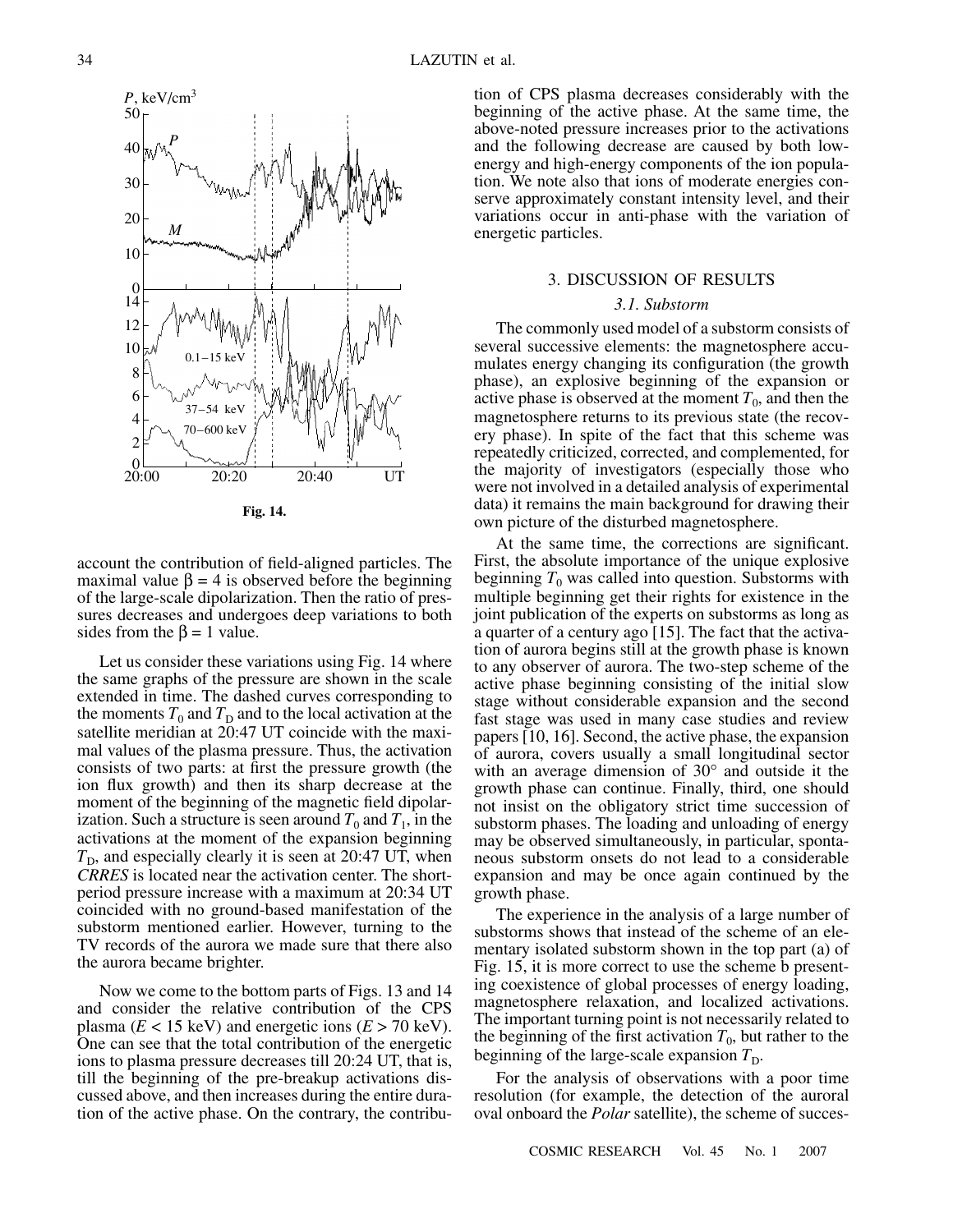sive phases of an elementary substorm is more appropriate, since individual activations disappear, are blurred, and seem as insignificant details, and only the dynamics of the large-scale structure is seen. In our case, neglecting "details" one would not be able to clarify the main problem of the ion dynamics, therefore, the interpretation of the ground-based observations on the basis of the bottom scheme is preferable.

Indeed, the activations during the substorm on March 12, 1991 begin still at the growth phase, the poleward expansion increases exponentially at first being slow and limited in latitude and then rapidly and far to the quasi-trapping boundary.

The analysis performed makes it possible to agree with the two-step scheme of the substorm commencement. At the  $T_0$  moment the equatorial arc of aurora is activated splitting into separate bright segments, which is in agreement with the model of balloon instability development [17, 18]. The second activation  $T_1$  is more powerful, explosive, and it can quite correspond to the instability of the current discontinuity type [11, 19].

Finally, the discovered effect of development of two substorms in different longitudinal sectors (at one growth phase, though not in a sequence of one after another, as a continuation and consequence, but with overlapping, with simultaneous development of active phases at some time interval) falls into this pattern.

#### *3.2. Substorm and Ion Fluxes*

1. The major part of the substorm effects attracting attention of scientists is related to auroral electrons. The accelerated auroral electrons produce all the bright effects of the aurora, electron precipitation causes ionospheric effects, radiowave absorption, electrojet and magnetic disturbances, bursts of the VLF emission, pulsations, etc.

The role of ions in the development of substorm disturbances is less spectacular, but not less important. Electrons are frozen in the magnetic field and cannot change its configuration considerably, while ions as the main carriers of current in the auroral magnetosphere are responsible for changes in its configuration. The anisotropy of plasma pressure governs the field-aligned currents, an increase in the plasma parameter  $\beta > 1$ leads to a destabilization of the magnetic trap and provides favorable conditions for a development of explosive instability of a substorm (see, e.g., [20]).

The very diversity of the expansion phases of a substorm indicates to existence of an invisible factor, the agent controlling the dynamics of the active phase. Ion fluxes are, most probably, such an agent.

2. Though protons or ions in the auroral magnetosphere (in quasi-trapping region, in the geostationary region) are often considered as one population (ions of the plasma sheet), the analysis of direct measurements presented above is in favor of splitting protons into, at least, two groups: the low-energy ions of CPS and ener-



**Fig. 15.**

getic quasi-trapped ions with the boundary between them somewhere between 30 and 70 keV. Konradi et al. [21] proposed to split the substorm ions into three parts: above 40 keV, between 2 and 40 keV, and below 2 keV. Probably, the third gradation should be actually introduced, since we saw the specific character of partial pressure variations within this energy range. On the other hand, the relative constancy of the particle flux in this region may be explained by the fact that the increment of particles due to acceleration of low-energy ions is compensated there by the transition of the same number of ions into the group of energetic particles.

One can see in the pressure graphs that ions of low and moderate energies begin to be heated with the beginning of the growth phase, and the plasma pressure grows exactly due to these particles. Energetic ions become involved later, at the end of the growth phase, and their intensity increases with each new activation. The fluxes of low-energy ions, vice versa, decrease with the beginning of the active phase. At the same time, before the activation, the short-period increase in the low-energy component occurs synchronously with the energetic component (the analysis of the lowerenergy part of ions ascribed here to CPS, will be in more detail presented elsewhere).

3. Direct measurements in the magnetosphere are the only reliable source of information on the fine structure of auroral ion fluxes. Low-orbiting satellites pass the auroral region too quickly and cannot follow the development of activations in time. Moreover, these satellites simply would not detect an increase in ions if only the particles trapped in the vicinity of the equator plane are accelerated, as it was the case during the considered substorm at 20:24 UT.

There are proton emissions in aurora, but they have a weak intensity and are located close to bright emissions excited by electron precipitation, so that their identification requires long (about a minute) exposure. There were some attempts to reveal a character of proton aurora variations during substorms. In particular, it was reported in [22] that proton aurora decays after the beginning of the active phase of a substorm. It was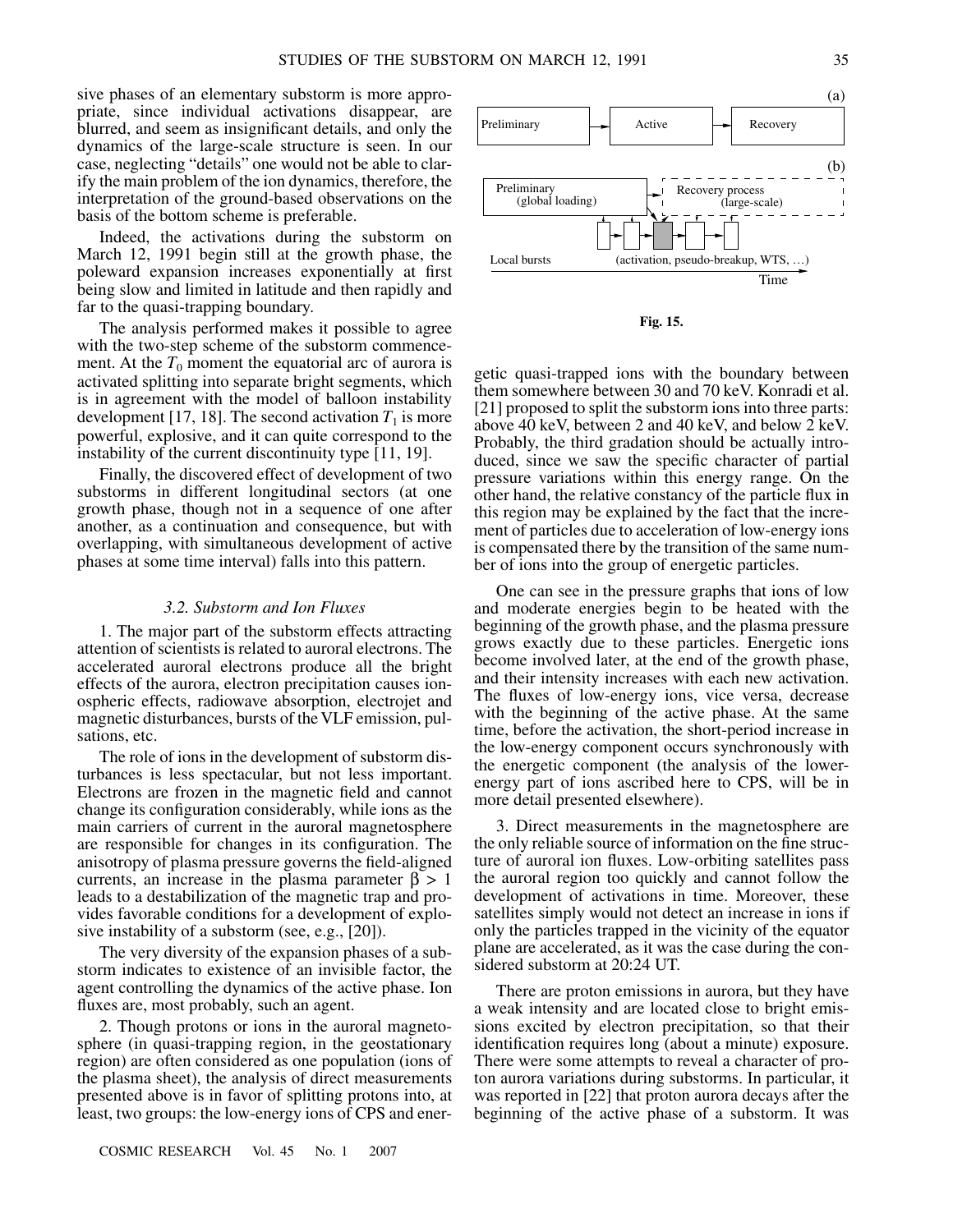found in [23] that an intensification in the proton *H*α emission is observed 2–4 min before the beginning of the active phase.

Both the features agree with the changes described above. The flux of ions with the energy  $\langle 30-70 \text{ keV} \rangle$ with which proton aurora may be associated actually decreases after  $T_0$ . As for the enhancement in proton emission before the activation beginning, it is in direct correspondence to the effect of ion pre-increase.

4. Recognizing the difference in dynamics of ions and electrons, one can easily assume that the acceleration of these groups of particles in a substorm should occur in a different way and under the action of different physical mechanisms. At the same time, for a long period and until now, the injection of electrons and protons is considered as a joint acceleration process due, for example, to dipolarization of the magnetic field.

Indeed, at the time resolution of more than a minute, a decrease of the intensity of ions and electrons at the growth phase occurs simultaneously or almost simultaneously, so that the increases in the beginning of the active phase also look as a joint process. In our Fig. 8 the increases in energetic ions and electrons overlap and only the very beginnings are shifted.

Studying the interrelation between the injection of protons and electrons, Birn et al. [24] concluded that in the midnight sector they are observed simultaneously, in the dusk sector protons on the average increase with an advance of 2 min, and in the dawn sector electrons increase earlier. Theoretically, this result does not contradict the joint acceleration concept and can be explained taking into account the opposite directions of the magnetic drift of ions and electrons.

However, at detailed studies of individual substorms with a good resolution, it was reported in [12, 13, 25−27] that the flux of energetic ions increased before the local dipolarization in the pre-midnight sector and before the increase of electrons.

A special study of more than ten substorm activations according to the *CRRES* satellite data [14] showed that the burst of ions almost in all cases actually occurs ahead of dipolarization of the magnetic field and the local increase in electrons by the time from a few to 20 seconds, and sometimes by more than a minute. It was also shown that ions increase within a limited energy interval and that the energy grows in repeated bursts. It was assumed that the ion acceleration is of a resonant character.

Thus, we come to the conclusion that the injection of energetic ions during a substorm is not a consequence of some unique acceleration process, but presents an aggregate, sequence of acceleration acts at separate substorm activations. The auroral electrons are also accelerated during activations, however, most probably, with a shift in time. The ions begin to increase before the beginning of dipolarization, while the acceleration of energetic electrons begins simultaneously with dipolarization. It follows from this time shift that

there are different mechanisms of acceleration of ions and electrons, and that they operate alternately. We do not describe in detail what "activation" is, in itself it includes brightening and poleward broadening. It may be that the beginning of the increase in ions occurs at the brightening stage and continues at the broadening stage. Other versions of the interpretation are also possible. One cannot exclude a spatial shift of the regions of electron and ion acceleration, however, the main conclusion on different mechanisms of ion and electron injection remains valid. The total effect of a dozen and more activations creates an almost simultaneous picture of the injection of ions and electrons. The discrepancies in the time structure of proton and electron injections and (not always observable) initial shift were considered as insignificant details, and the presence of some joint mechanism of injection of ions and electrons raised no doubts.

5. The problem of a mechanism of the auroral ion acceleration is of primary importance for understanding the nature of substorms and magnetic storms. An asynchronous character of the variations of fluxes in different energy channels shows that one should look for mechanisms accelerating ions within a limited energy range. One should not draw definite conclusions on the basis of a few coincidences, however, it is likely that small activations in aurora and increases in ions are mutually related and that on these very activations the pumping up of the ion energy occurs. During the local activation in the vicinity of the *CRRES* orbit (it will be analyzed in the second part of the paper), the ion pressure increase before the dipolarization coincided with the bursts of field-aligned fluxes of low-energy electrons. We have already drawn attention to a rotational character of flashes of the elements of aurora arcs. This fact can indicate to generation of circular structures of the induction electric field which is able to accelerate selectively the ions with close values of the Larmor radius.

6. The plasma pressure, its spatial distribution, gradients, and dynamics are one of the main factors governing the structure and dynamics of the magnetosphere [28]. In this connection, the quick changes in the pressure, its growth, and decrease prior to and after an activation should be considered as determinative processes of a magnetospheric substorm. The energy density of energetic ions before the activation exceeds the energy density of the magnetic field, this fact being able to trigger development of an instability. A quick grow and decrease of the plasma density distort monotonous character of the Earthward plasma pressure gradient, and at the segments of gradient reversal an eastward current appears whose existence is postulated in some models of a substorm.

The decrease in the main current may be related also to the changes in the pitch-angle distribution of ions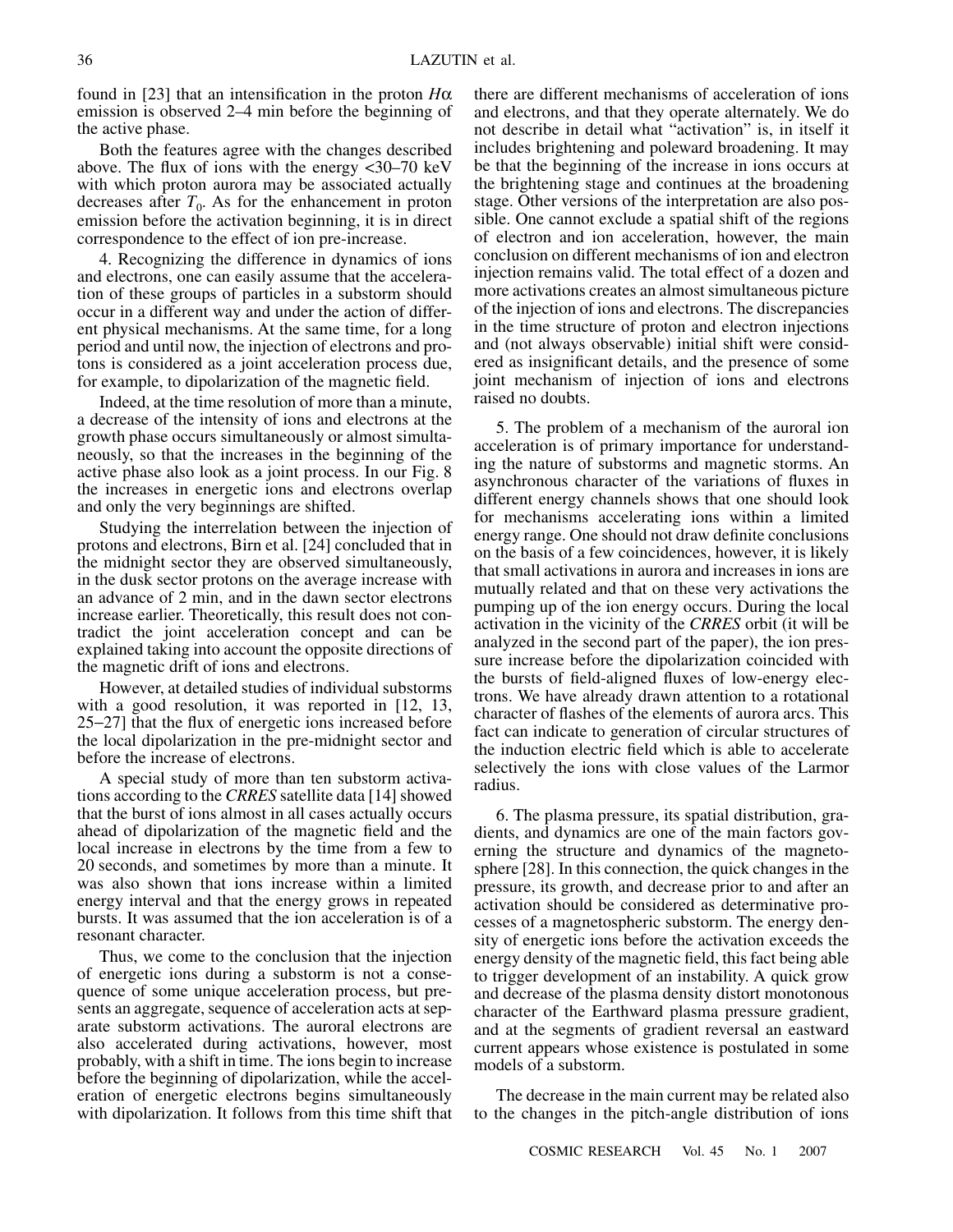[29]. In the stationary plasma, the total current is described by the following expression

$$
j_{\perp} = c \bigg( \frac{[\mathbf{B} \nabla p_{\perp}]}{B^2} + \frac{(p_{\parallel} - p_{\perp})}{B^2} [\mathbf{B} (\mathbf{b} \nabla) \mathbf{b}] \bigg).
$$

The second term in the right-hand side is determined by the anisotropy of pressure and by the radius of curvature of the magnetic field lines. Within the interval 20:20–20:24 UT a transition from  $P_{\parallel} > P_{\perp}$  to  $P_{\parallel} = P_{\perp}$  is observed. This leads to a decrease in the current if the first term does not change considerably.

Thus, there is a ground to assume that there is if not a discontinuity, then a strong weakening of the westward current which is followed by (postulated in many models) appearances of the current wedge of a substorm, induction field, etc.

7. Any study of a particular substorm has its weak points, as a rule, due to insufficient set of experimental data. In our study the data bank was large, and the substorm description presented above is only an abstract of the initial analysis. Nevertheless, there are some weak points, mainly because of the absence of additional direct measurements in the magnetosphere.

Among the problems that cannot be solved on the basis of measurements at one point, the problem of spatial characteristics of ion increases is principal. If energetic ions are accelerated at local activations of aurora, then how can one explain the coincidence of the ion dynamics with the aurora in the region located westward from the satellite by 20° within the period 20:22– 20:30 UT? The drift velocity is not high enough, and then one would see a dispersion in energies, which is absent. It remains to be assumed that the disturbance is transferred quickly, for seconds. Generally speaking, quick propagation of disturbances along auroral arcs is supported by visual observations.

An activation simultaneously or very quickly propagating along an arc in the form of bright fragments AAF (Auroral Arc Fragmentation) is one of base blocks of a substorm in aurora [30]. This very character of auroral arc decay at the  $T_0$  moment is seen in the photo of the aurora in Fig. 7. In that way the effective distance between the meridian of the satellite and the activation region shortens considerably.

## 4. CONCLUSIONS

In the first part of the study of the substorm on March 12, 1991 and particle dynamics in the magnetosphere, the main attention was paid to the analysis of the substorm structure and the behavior of auroral ions. The main conclusions are as follows.

1. The analysis of the ground-based observations showed that the considered disturbance had the following features: its activity increased exponentially or had a two-step character. The slow part began still at the growth phase and included moments  $T_0$  and  $T_1$  of the

COSMIC RESEARCH Vol. 45 No. 1 2007

increase in the brightness of the equatorial and the nextto- pole auroral arc. The quick part began at the moment  $T<sub>D</sub>$ , i.e., in the beginning of the large-scale poleward expansion. In the sectors of the auroral zone distanced along longitude, two substorms united only by a common growth phase were observed.

2. The population of ions in the nighttime sector of the quasi-trapping region, in the vicinity of the inner boundary of the central plasma sheet, should be split into two parts with a different character of variations. The pressure of low-energy ions of CPS grows with the beginning of the growth phase, transfers the plasma parameter into the region  $\beta > 1$ , and after the beginning of the expansion phase the contribution of low-energy ions decreases. The energetic quasi-trapped ions begin to grow at the last minutes of the growth phase and continue to grow during the expansion phase increasing their contribution to the total balance of the plasma pressure. During the active phase, the plasma parameter β is jumping: it decreases or increases depending on the current situation (a growth or fall of the activity).

3. The increases in the pressure β in the beginning of the activation are related to the increase in the ion flux, while the decrease in  $\beta$  is due to the decrease of the intensity immediately after the beginning of the dipolarization and an increase in the burst of energetic electrons. The increase and the following decrease of the intensity are observed for both the energetic and lowenergy part of ions. Energetic and low-energy ion fluxes are characterized by stronger relative increase and decrease, respectively.

4. As a result, the total picture of the ion injection consist of a sequence of individual increases related evidently to the field-aligned current structures, activations of aurora, and the induction electric fields accelerating ions within a limited energy range.

5. Since the acceleration of the auroral electrons is also related to substrom activations, the large-scale picture of the injection of electrons and ions coincides in time. The time shift of individual acts is smoothed, and there appears a false impression on a unique mechanism of electron and ion injection.

6. The rapid growth of the plasma pressure prior to the explosive activation and the sharp decrease after it present an important factor of preparation of local substorm instabilities and the following expansion of a disturbance. The formed spatial pressure gradients, fieldaligned currents, and current discontinuities are base elements of the substorm dynamics and can be directly related to these jumps in the plasma pressure and corresponding increases in ion fluxes.

#### REFERENCES

1. Lazutin, L.L., Borovkov, L.P., Kozelova, T.V., *et al.*, Investigation of the Conjugacy between Auroral Breakup and Energetic Electron Injection, *J. Geophys. Res.*, 2000, vol. 105, pp. 18495–18504.